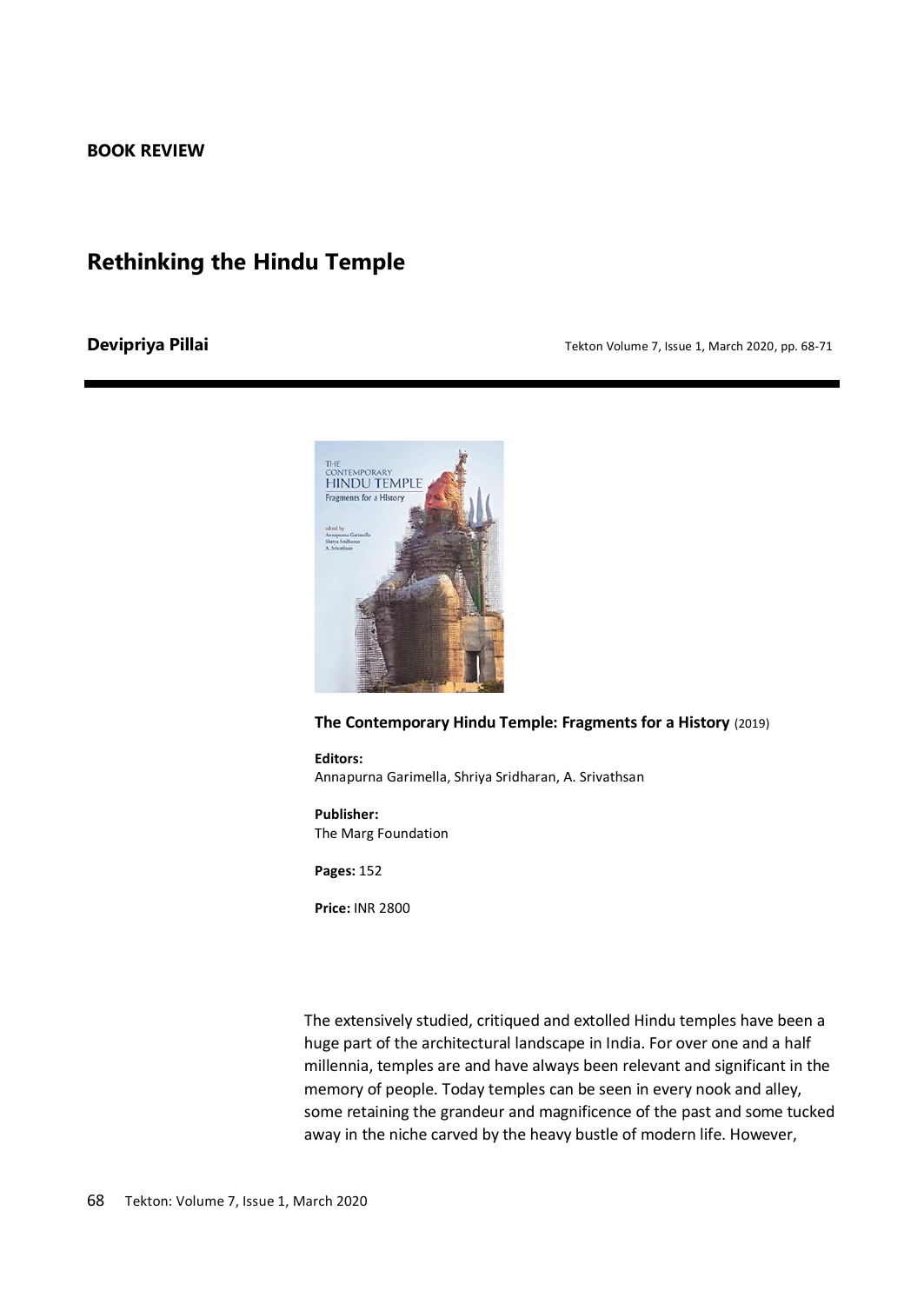since antiquity, India has passed through tremendous evolution, in terms of its society, lifestyle, etc. and most importantly architecture has also contributed enormously in shaping its cultural landscape to what it is today.

With Independence, India embarked upon a quest of finding its 'modern'. This was also reflected in architecture when many early pioneers reposed their faith in modernism as a social cause. This only got an impetus through the development of Chandigarh and architecture that followed under the influence of Le Corbusier. This move towards modernity was predicated by Pt. Jawaharlal Nehru and his proclamation of dams and industrial front as the 'Temples of Modern India'. Ironically, in this, the actual temples didn't really experience the wind of change. A large section of contemporary temples still remained in the shadow of the traditional temples. That is, in such temples the evocation of the past seems to take a greater significance than the relevance to the present.

The recently published book, *The Contemporary Hindu temple: Fragments for a History*, is a perusing of the modern Hindu temples. It treats the Hindu Temple as a 'multifaceted object' of study and questions into different aspects of it, for the reader to rethink the contemporariness of Hindu temples. And unlike the plethora of previous research on the topic, this book uses "'contemporary' as a viewpoint to examine ancient as well as recently built temples, rather than as a unified aesthetic with overarching features." – which opens up fresh directions and frameworks for study.

The book is a compilation of ten varied conclusions derived by different scholars in the field. It starts by an introduction by Dr. Annapurna Garimella, who sets the pace and acquaints the reader with the subject matter, for them to better understand the further essays.

The first essay in the collection, 'Temple renovation and Chettiar patronage in colonial Madras Presidency' by Dr. Crispin Branfoot, starts with the query – "where have all the temples gone?", questioning the lack of studies pertaining the temples built after 18th century. The study specifically focuses on the Tamil region of southern India and the Tamil patronage. The author shines a light on the temples built and renovated in the 19<sup>th</sup> and 20<sup>th</sup> century, in accordance to the patrons who built them and their motivations. This research with its exemplifications and analysis concludes how even after colonization, the traditional Hindu Temple construction was continued throughout the centuries with the help of the *Sthapatis* by the patrons (wanting to be like the old kings).

The following essay, 'Resilient monuments and robust deities: renewing the sacred landscape and making heritage sites in contemporary Bengal' by Pika Ghosh, is an analysis of temples and the process of placemaking of these temples, by their engagement to the local communities and the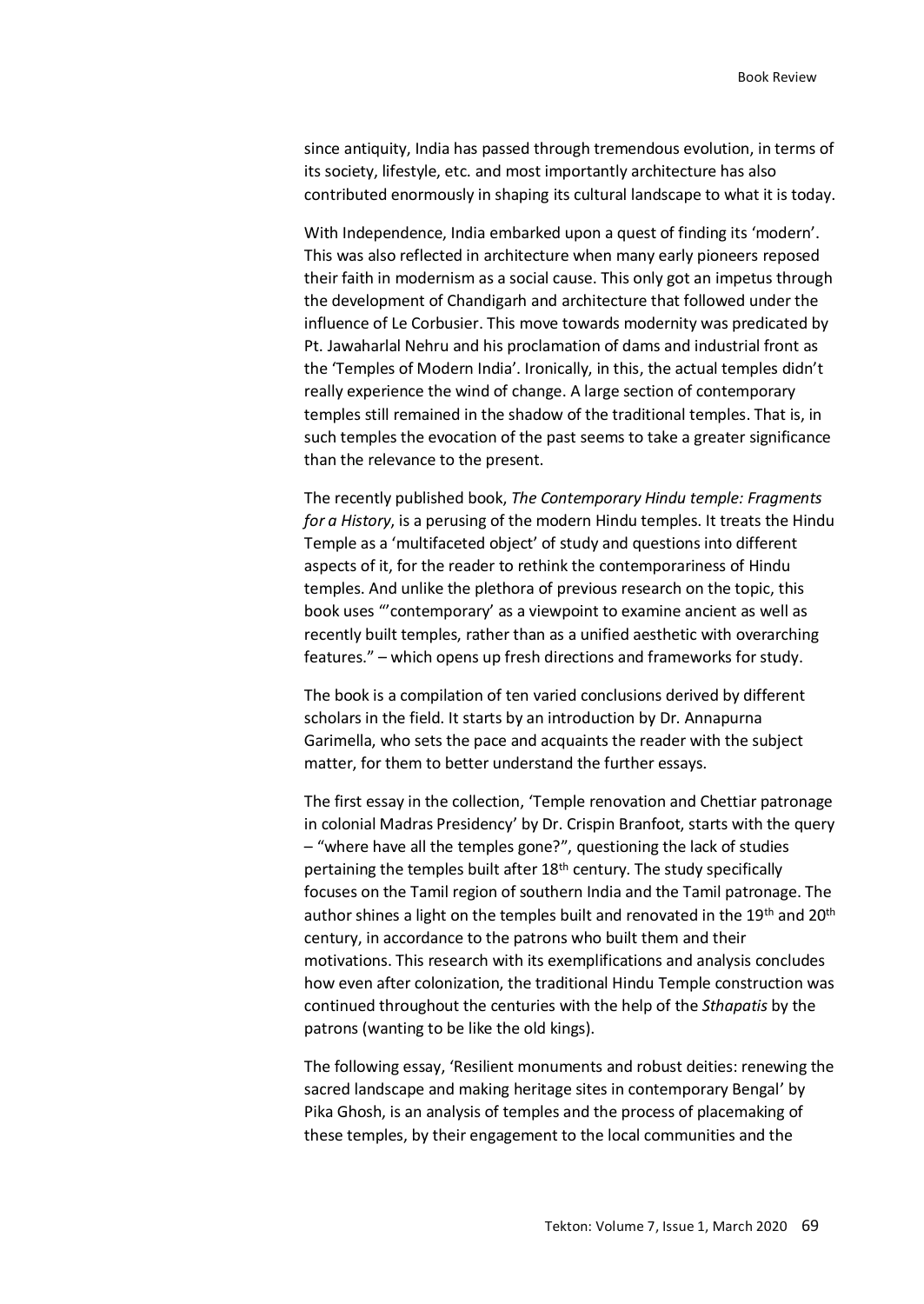liturgical renovations. Studying the temple town of Bishnupur in West Bengal, the author derives the factors like placemaking, connection to the communities, etc., which must be considered in the reconceptualization of temples today. In continuation to the previous essay, the third essay in the book, 'Sri Govinda Dham: devotion in grievance' by Baishali Ghosh, is a beautiful story and a perfect example of how architecture (temples in particular) can be a social adhesive. In this, the author takes us to Kanchannagar, where few refugees and the local community through all odds managed to build their haven, in the form of SGD (Sri Govinda Dham). A regular temple, which like its story moves away from the general traditional canonicals, while still retaining importance in the community's heart over other 'historical canons'. This research resolves the question of divinity – how divinity comes from the people, by the local connect rather than the 'signs and the symbols'.

The fourth essay written by John Stratton Hawley, 'Vrindavan and the drama of Keshi Ghat' is a remembrance of the past, starting with the legend of Lord Krishna and his encounter with the 'horse demon' Keshi. The essay journeys through with the story of how the current scenarios and the advancement of human lifestyle is affecting Vrindavan. It also poses a question of repositioning of history – "Are the temples to be protected and remain untouched or should they be modified for the 'betterment' of the area and the people?" The next essay, "the contemporaneity of tradition: expansion and renovation of the Vedanta Desikar temple in Mylapore, Chennai" by Shriya Sridharan, focuses on the expansion and renovation of the Sri Vedanta Desikar temple, through which the author derives a relation between traditional and modern – "…materiality or formal language is not always as defining a factor, as art history supposes, as new materials usher in new formal languages."

Annapurna Garimella has written the next essay, 'Svayambhu in the Park : Temples in Jayanagar, Bangalore', in which she takes us to Jayanagar, Bangalore. The essay mainly observes the evolution of Prasanna Ganpati Temple, which grew from a small shrine under a heritage Pipal tree to a full-fledged temple with many devotees crossing it every day. The essay, through this temple and the development of the entire street in which its rooted, goes on to explain the relevance of temples and how "…the postindependence planning regime assumed, and to a large extent imagined, the city as a place where people would want less religion, not more. But in fact, the exact reverse has happened. The city today is one of the most important sites where religion is produced and entangled with many other aspects of civic life."

The seventh essay, 'New Iconographies: Gods in the age of Kali' is by Vaishnavi Ramanathan. As the title suggests, the author presents a case of iconographies and the idols being reimagined, the essay delves deeper into